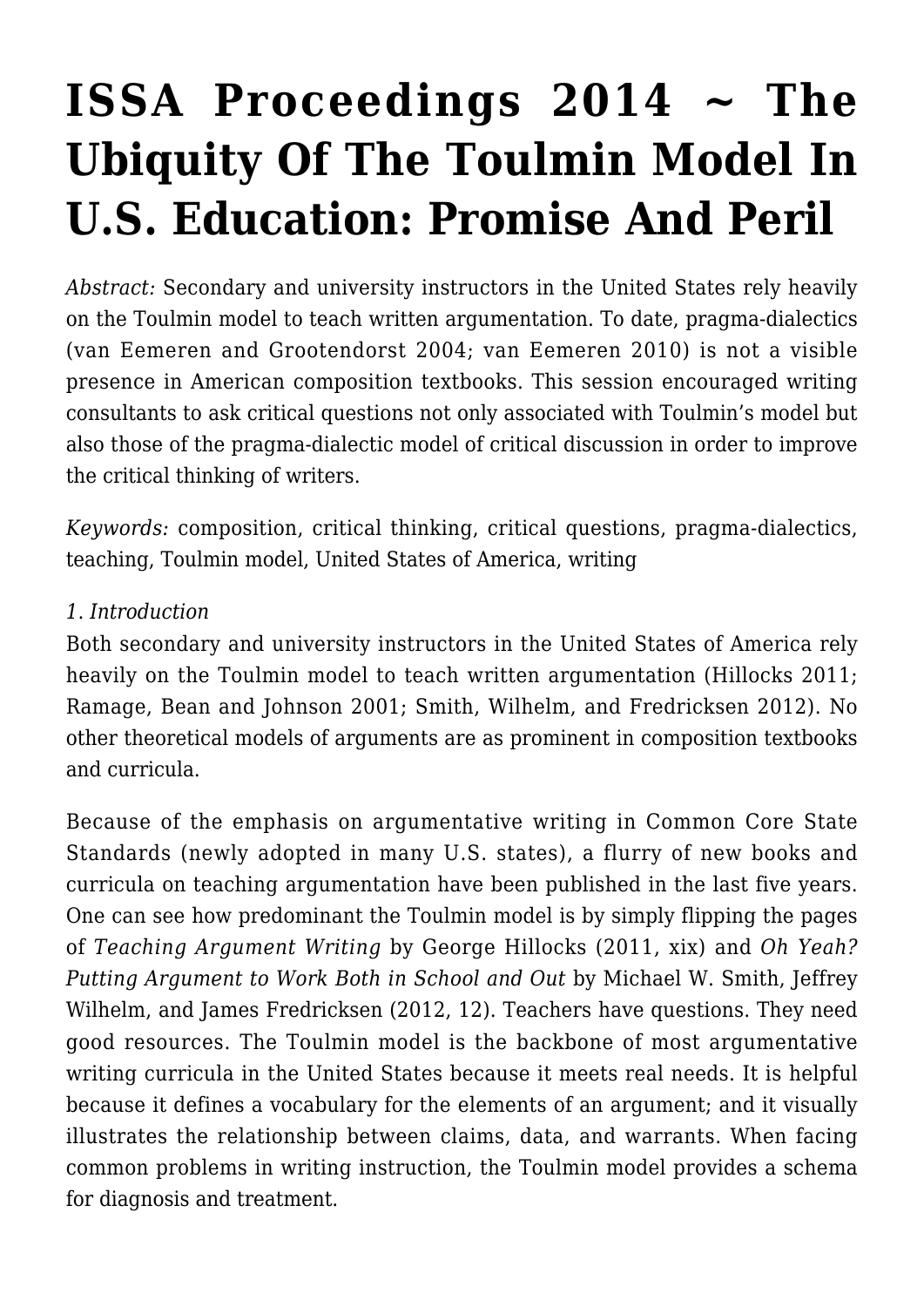Because student writers struggle to compose written arguments, teachers do need solid understandings to help students improve. Perhaps the Toulmin model is a popular frame for argumentative writing curricula because it allows teachers to focus attention on problems that often occur with key elements of arguments: claim, data, warrant, backing, qualifiers, and conditions of rebuttal. Helping students to invent and include these elements in their papers is much of the substance of current argumentation curricula.

In this article, I want to step back and look at this reliance on the Toulmin model from the distance afforded me by a sabbatical at the University of Amsterdam, where the pragma-dialectical model of argumentation holds the privileged place that Toulmin's does in the U.S.A. (Van Eemeren and Grootendorst 2004; Van Eemeren 2010). I am beginning to wonder whether some of the problems that teachers face when teaching argumentative writing might be problems *not* that the Toulmin model can help them to effortlessly solve, but ones that a reliance on Toulmin might be intensifying.

## *2. Common problems*

These are the common problems that sound familiar to writing teachers and tutors:

| O A student says, "I don't know what to<br>write about," when asked to write about<br>a text that she has read.                                                                                                                         | <sup>*</sup> What's your topic?"               |
|-----------------------------------------------------------------------------------------------------------------------------------------------------------------------------------------------------------------------------------------|------------------------------------------------|
| A student drafts a text, but the main<br>claim is a commonplace. It is not<br>contestable.                                                                                                                                              | "Who senald disagree with that.""              |
| O A student states a controversial<br>opinion, but offers no evidence to<br>support it; he merely restates the<br>opinion multiple ways.                                                                                                | "You haven't told me why you believe this."    |
| C A student relies formulaically on a five-<br>paragraph theme structure: stating a<br>claim in the first paragraph, giving<br>three reasons in three subsequent<br>paragraphs, and restating the claim in<br>the concluding paragraph. | "I see you have five paragraphs."              |
| ○ A student states a claim and cites others<br>who agree, but doesn't acknowledge or<br>address the complexity of the issue.                                                                                                            | "Can you imagine any objections to this idea?" |
| O A student states a claim and cites data.<br>but doesn't explain how the data.<br>supports the claim. For example, she<br>includes quotes from a novel in a<br>literary asalysis paper, but does not<br>offer interpretation.          | "What does this quote mean to you?"            |

When coaching student writers who need help addressing these problems, the Toulmin model is a useful tool for certain things. It helps us to visually remind writers that claims need support, that support needs to be warranted, and that qualified claims aren't weak, they are responsible. The Toulmin model is not, however, a heuristic for deliberation. It does not describe or assist the process of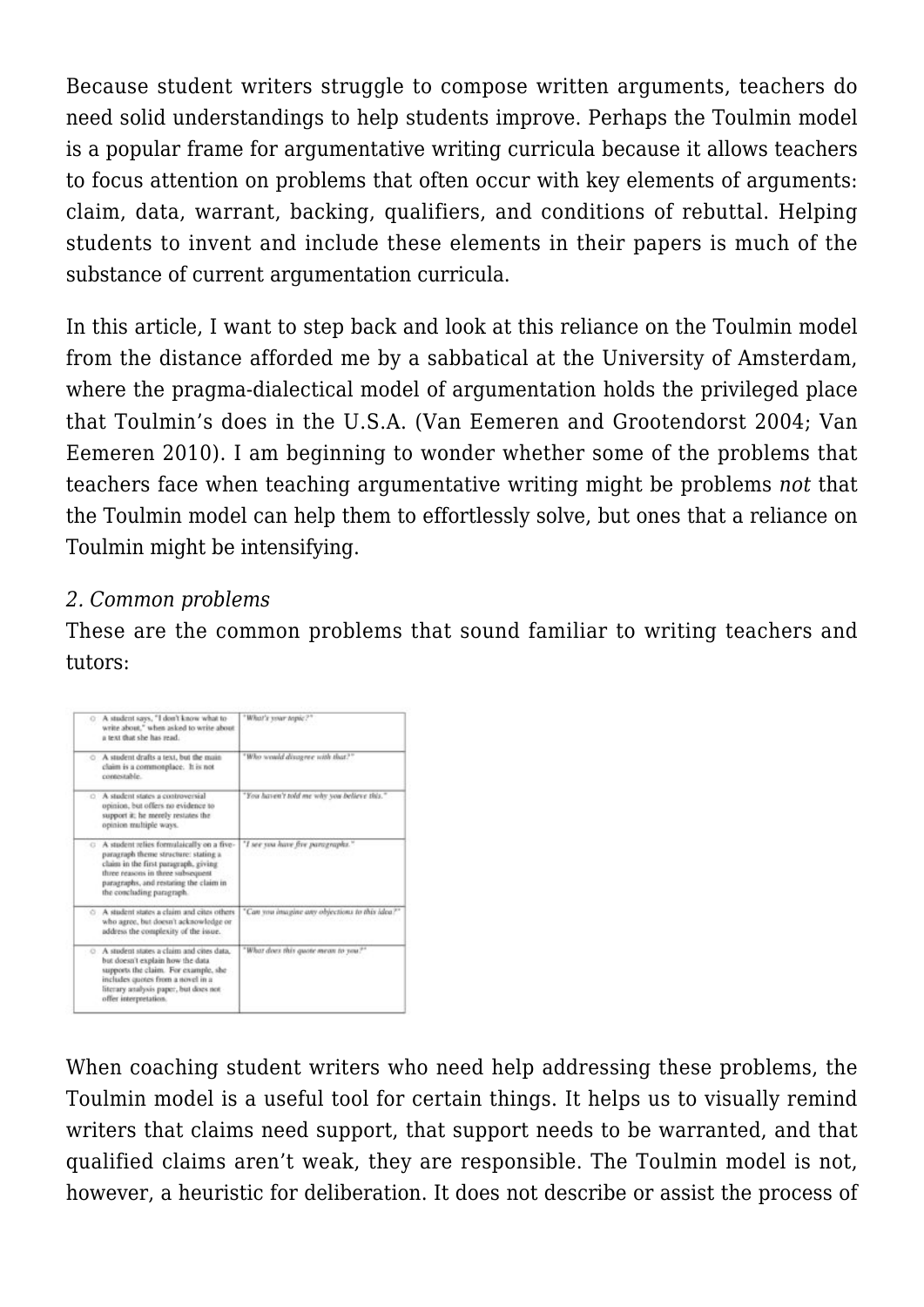developing claims by thinking critically through the implications of possible stances on tough intellectual issues. Stephen Toulmin states this explicitly. The task he tackled in *The Uses of Argument* (1958) was to describe how already-held opinions might be justified logically:

We are not in general concerned in these essays with the ways in which we in fact get to our conclusion, or with methods of improving our efficiency as conclusiongetters. It may well be, where a problem is a matter for calculation, that the stages in the argument we present in justification of our conclusion are the same as those we went through in getting at the answer, but this will not in general be so. In this essay, at any rate, our concern is not with the getting of conclusions but with their subsequent establishment by the production of a supporting argument. (16-17)

Because I believe that it is vitally important that we do teach the process of coming to good decisions, of reasoning one's way to conclusions carefully, I think American teachers and tutors of writing need to supplement Toulmin's model in our teaching argument writing toolbox.

## *3*. *Differences in writing tasks*

In fact, beyond the Toulmin model diagram, a whole field of argumentation studies is thriving. In the Netherlands, secondary and university level instruction in argumentation is informed by what is called pragma-dialectics. In the version of pragma-dialectics developed by Frans van Eemeren & Peter Houtlosser (2002) and extended by van Eemeren (2010), argumentation is defined as the pragmatic marriage of dialectic (the rational search for the best solution to a problem through dialogue) and rhetoric (the search for the best available discursive means to one's desired ends). Van Eemeren (2010) developed the concept of strategic maneuvering in pragma-dialectics to describe the ways that writers combine dialectical and rhetorical strategies in order to compose texts that are both reasonable (dialectic) and effective (rhetoric).

I am drawn to pragma-dialectics because it shifts the definition of argumentation away from claims supported by data, and toward discourse aimed to resolve a difference of opinion. This changes (it reframes) the tasks of a writer. This reframing was an epiphany for me. I had been frustrated with the lack of attention to the intellectual work of developing good claims *through the process* of drafting argumentative prose. Like others, I had been particularly irked by the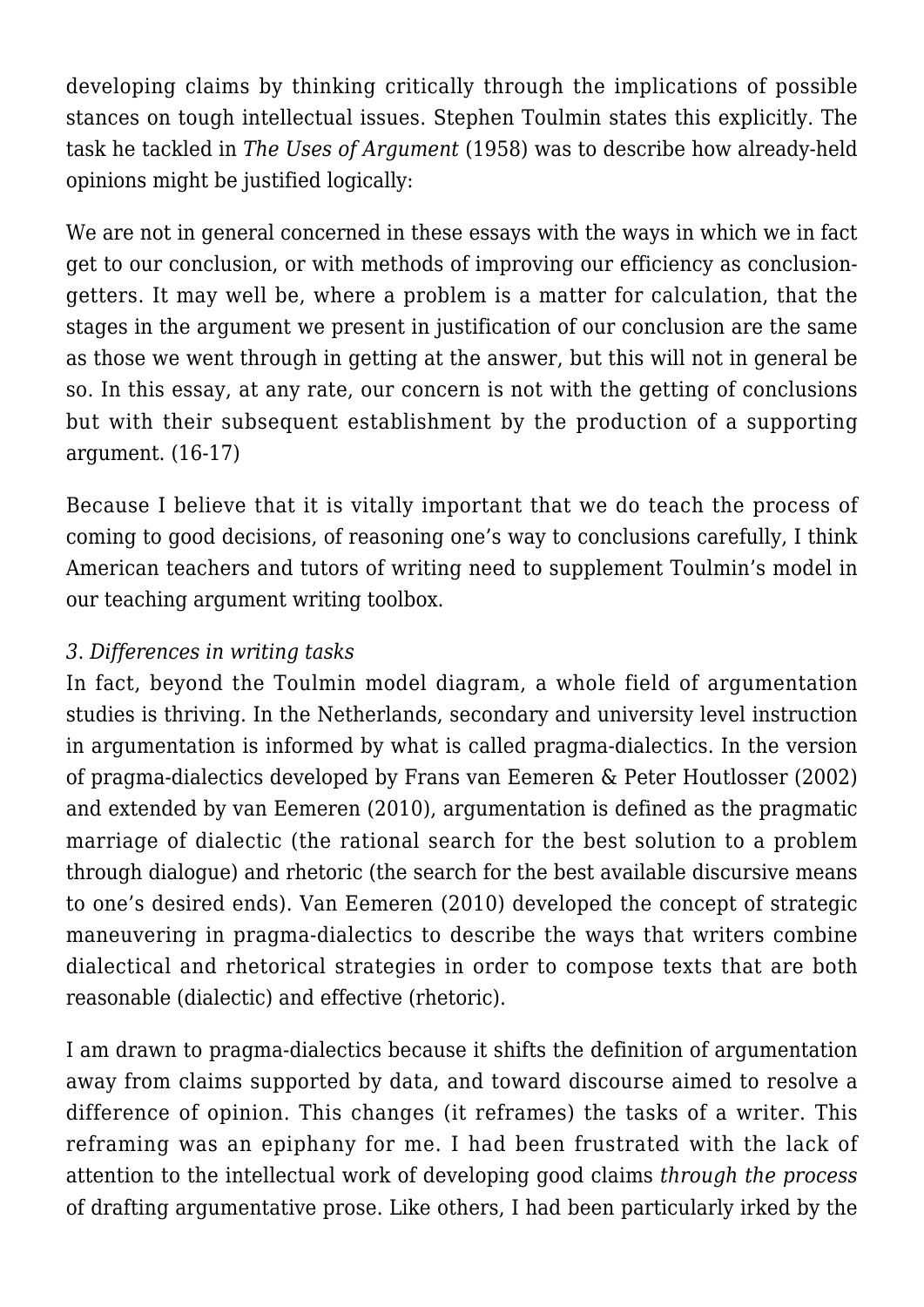power of the ACT writing test to shape classroom instruction. The ACT writing test asks students to identify their topic and invent a main claim very quickly, too quickly, in fact, almost arbitrarily.

Teachers feel intense pressure to teach to this test. Furthermore, the ubiquity of a Toulmin model-based understanding of argumentation has sanctioned the habit of beginning with a claim (*I know what I believe; don't try to change my mind*.) and moving quickly to brainstorming and organizing support for that claim. Then students keep moving forward, considering and including any necessary warrants to explain the move from data to claim, qualifying the force of the claim, and acknowledging possible rebutting conditions.

By contrast, the pragma-dialectical model for critical discussion, if used as an argument-writing heuristic, encourages writers to move through four phases, not necessarily linearly:

\* the confrontation stage: identifying a difference of opinion

\* the opening stage: establishing the terms and common starting points, i.e. the common ground between those who have the difference of opinion, perhaps the writer and the reader

\* the argumentation stage: developing evidence and reasons to support standpoints and respond to critical questions

\* and the concluding stage: evaluating the results of this argumentation on the merits, sometimes moving into a new confrontation stage when a new difference of opinion within the issue is identified.

This model of critical discussion was developed through a descriptive study of actual language use understood through the lens of the long philosophical tradition of dialectic. The purpose of dialectic is to come to the best possible solution to a problem through discussion.

By contrast, Stephen Toulmin's purpose in creating an argument model was to offer a critique of mathematical logic as a tool for assessing the strength of practical arguments. To this end, he looked to the practice of law. "In the studies which follow," he says by way of introduction to *The Uses of Argument, "*the nature of the rational process will be discussed with the 'jurisprudential analogy' in mind" (7). Why does this matter? Well, in law, it is not the lawyer's job to choose whether to support the plaintiff or the defendant. In law, the client chooses the lawyer to represent him, and the lawyer's job is to find the best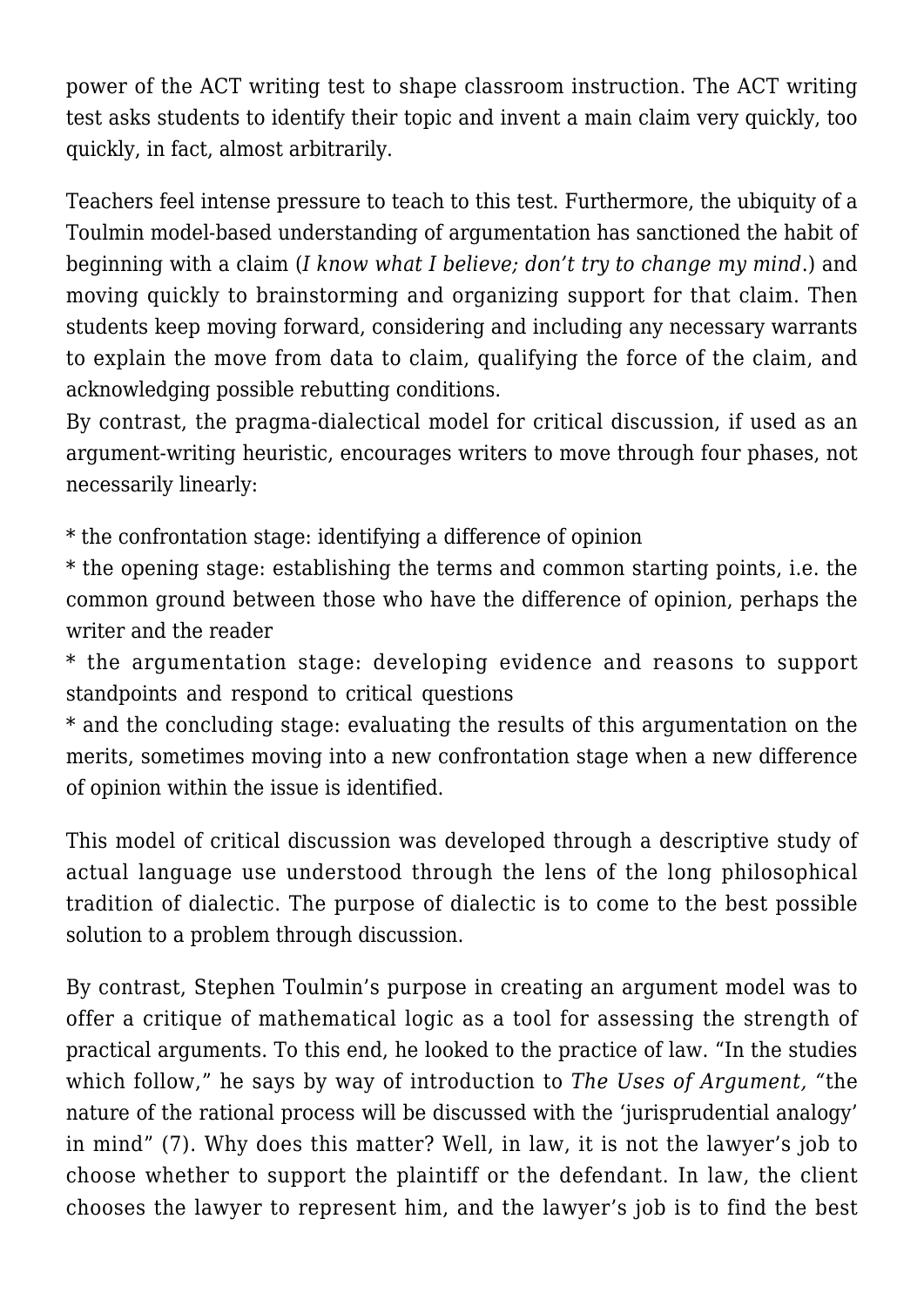available means of defending that client, of strengthening the case. A student writer, however, unless taking part in some school domain language game in which the roles are assigned, must develop his or her own standpoint as part of the composing process. Learning how to come up with a topic and deliberate among viewpoints when writing academic arguments is central to the endeavour. To this end, Stephen Toulmin's work is less helpful than others'.

In 1958, Stephen Toulmin wrote *The Uses of Argument* within the field of philosophy as a critique of the geometric approach to logical validity. In order to show that syllogistic reasoning is not the only way to argue logically, Toulmin developed a visual representation of argument structure. In his introduction, he explained the small scale of the unit for which he was designing a model: "An argument is like an organism. It has both a gross, anatomical structure and a finer, as-it-were physiological one…. The time has come to change the focus of our inquiry and to concentrate on this finer level." (87) While the book was not influential among philosophers in Britain, its innovative message was recognized by speech communication scholars in the United States. Application to written composition followed in subsequent decades. Even though Stephen Toulmin carefully defined the scope of his work as a description of the smallest units in arguments that justify pre-chosen claims, his model is currently used to teach the whole, macrocosmic structure and invention process of written argumentative texts. This constitutes a four-step retooling of his work: from philosophy to communication, from oral discourse to written prose, from microcosmic to macrocosmic structure, and from description to invention. I think that this has led to confusion.

#### *4. Microcosmic model/macrocosmic application*

The Toulmin model for understanding the structure of single argumentation – one claim, supported by one piece of data, whose relevance is explained by one warrant, with one modal qualifier signalling its degree of force or probability, with one nod to its exceptions or possible rebutting conditions - this microcosmic structure is used as a curriculum for teaching the macrocosmic composition of whole essays. This is problematic because the common expectation for longer argumentative papers is that they include multiple argumentation supported by subordinate or coordinative argument structures. While it is true that each claim within more complex argument structures can individually be examined for explicit or implied warrant, backing, qualifier and conditions of rebuttal, simply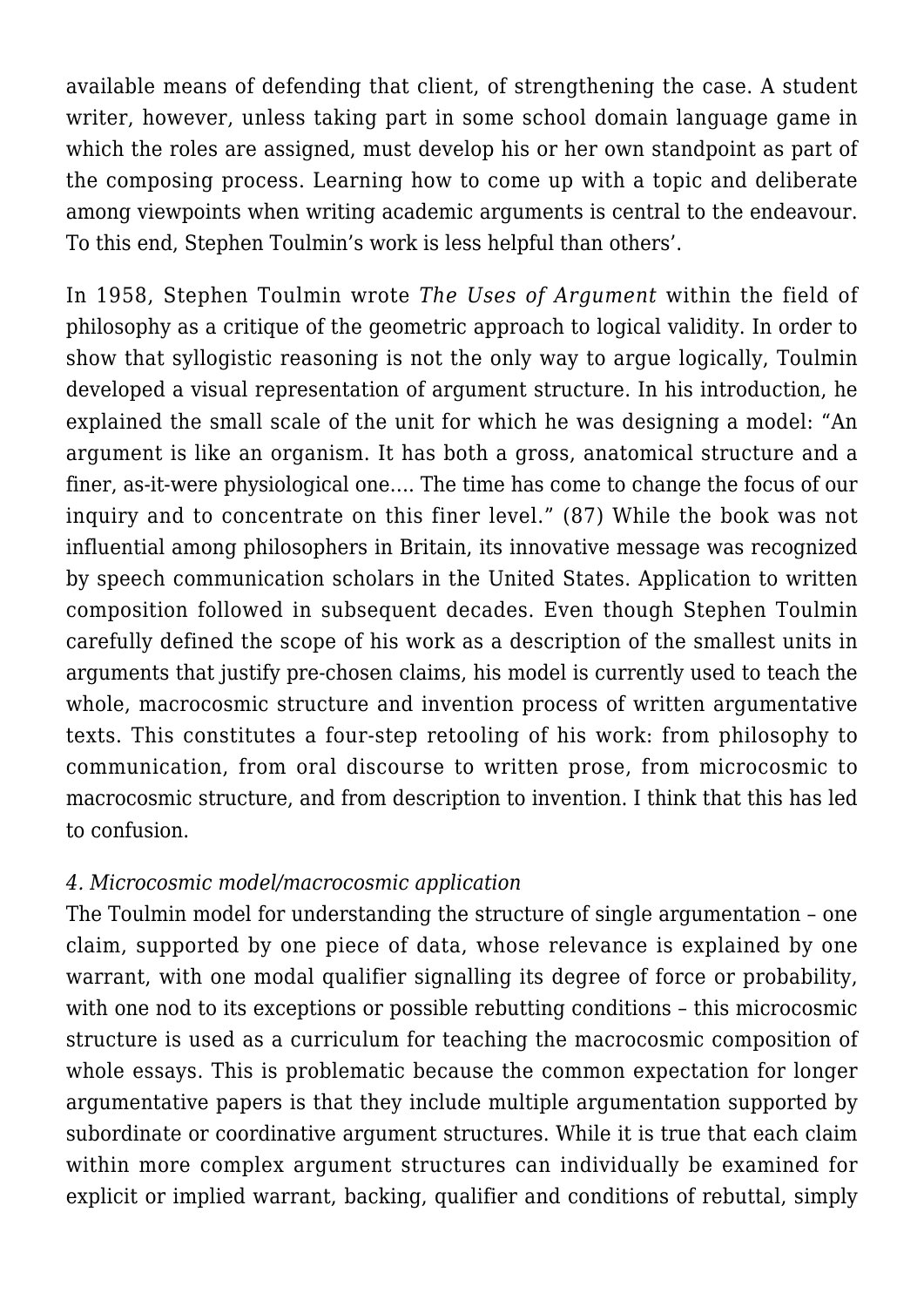knowing these six elements does not help students to compose well-organized macrostructures.

## *5. Rebutting conditions are not rebuttals*

The definition of several terms are also confusing as a result of this application of Toulmin's critique of analytic philosophy to the macrocosmic invention stage of written composition. Confusion exists about the difference between qualifier and rebutting conditions, as Toulmin defined them, and the bigger units of an argument: qualifications and rebuttals of rebuttals, and the difference among the terms qualifier, qualification, rebuttal, condition, exception, and counterargument. We struggle to teach argumentation well in schools when teachers don't have uniform understandings – or even confidently unique – understandings of these terms.

Toulmin explains his terms by explicating the following argument: Following the pattern of the model:

```
D—->So, Q, C
| |
Since Unless
W R
|
B
                            \rightarrow So, presumably, \left\{\begin{array}{c} Harry is a
     Harry was born 1
      in Bermuda
                       \rm SinceUnless
                  A man born in Both his parents were
                  Bermuda will aliens/he has become a
                  generally be a naturalised American/...
                  British subject
                 On account of
                 The following statutes
                  and other legal provisions:
```
He defines his terms thus:

Just as a warrant (W) is itself neither a datum (D) nor a claim (C), since it implies in itself something about both D and C–namely, that the step from the one to the other is legitimate; so, in turn, Q and R are themselves distinct from W, since they comment implicitly on the bearing of W on this step – qualifiers (Q) indicating the strength conferred by the warrant on this step, conditions of rebuttal (R)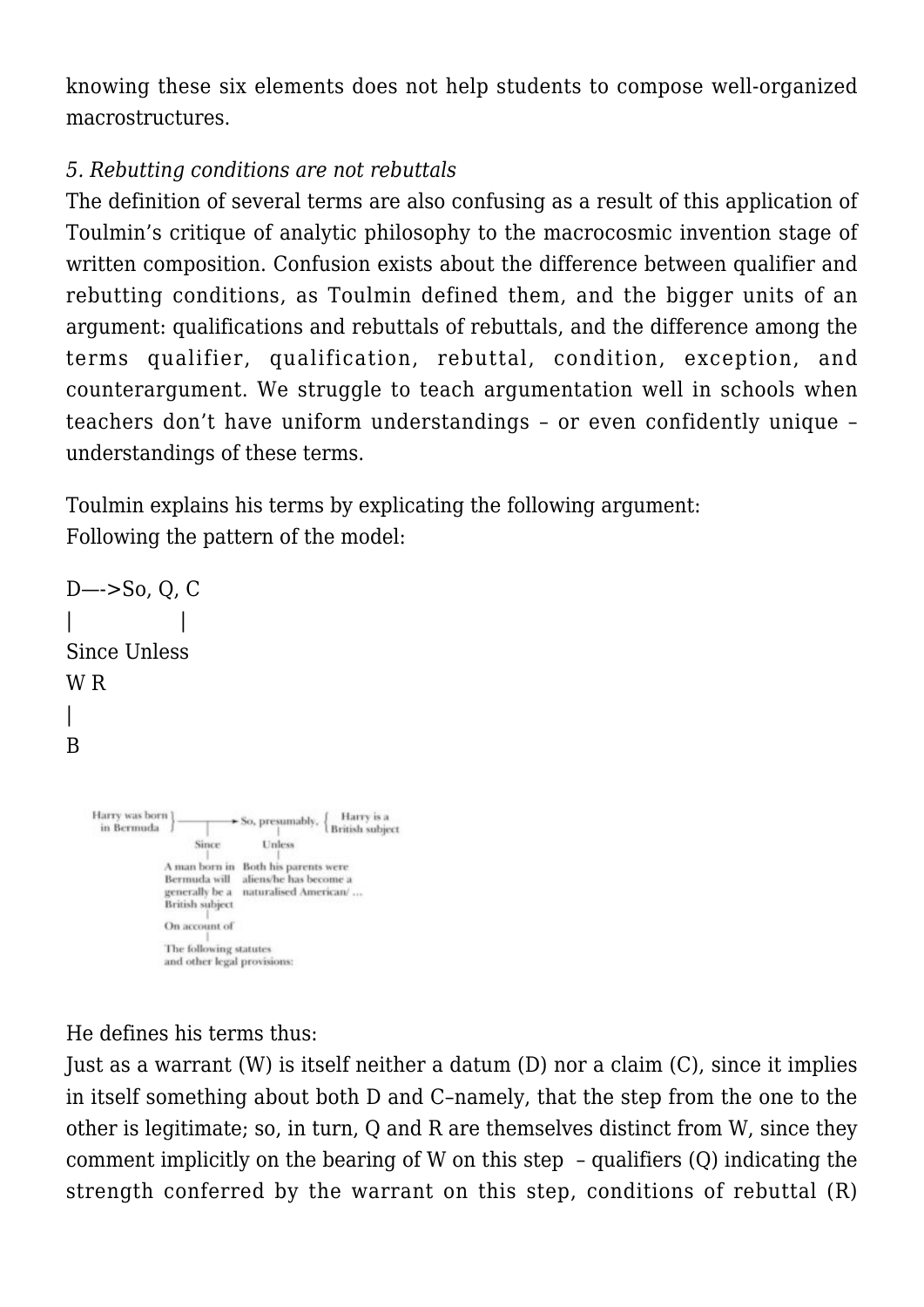indicating circumstances in which the general authority of the warrant would have to be set aside. To mark these further distinctions, we may write the qualifier (Q) immediately beside the conclusion which it qualifies (C), and the exceptional conditions which might be capable of defeating or rebutting the warranted conclusion (R) immediately below the qualifier. (93)

This diagram and its explanation are adapted in multiple and varying ways in writing textbooks.

There is confusion over the difference between a modal qualifier and a qualification. The former is a single word such as "presumably" in Toulmin's example, or probably, maybe, or to indicate strength, *definitely*. Outside of school, when we ask for qualifications or ask someone to qualify a statement, we are often asking for fully articulated conditions of exception. This is closer to what Toulmin called the rebuttal.

In Toulmin's example, the rebuttal is a mention of the hypothetical conditions under which the claim might not be true: if Harry had, despite having been born in Bermuda, sometime later become a naturalized American, then he would not be a British citizen. Confusingly, the word "rebuttal" in common legal discursive practice and secondary school debate is used to mean a fully articulated counterargument, or counter-counter argument. In the teaching of writing in secondary schools, students are often asked to include a counter-argument and a rebuttal of that counter-argument in their papers. When the Toulmin model diagram is referenced as an aid to organization, and if teachers are trying to teach students to add fully articulated counter-arguments, then they may use the word *rebuttal* or leave it out and replace it with the word response to describe the act of undermining the strength of this counterargument in order to maintain the persuasiveness of their initial standpoint.

Illustrating the potential confusion caused by conflicting definitions of these little words, in Hillocks' (2011) book on argumentative writing, the word "Rebuttal" appears in his Toulmin model diagram. However, Hillocks subsequently dispenses with this word in the body of his text, mentioning it nowhere. Instead of including the concept of "conditions of rebuttal" that Toulmin includes in his structure, Hillocks teaches teachers that because argumentation concerns matters of probability, "two other elements are necessary: qualifications and counterarguments." He encourages the use of qualifying terms: "probably, very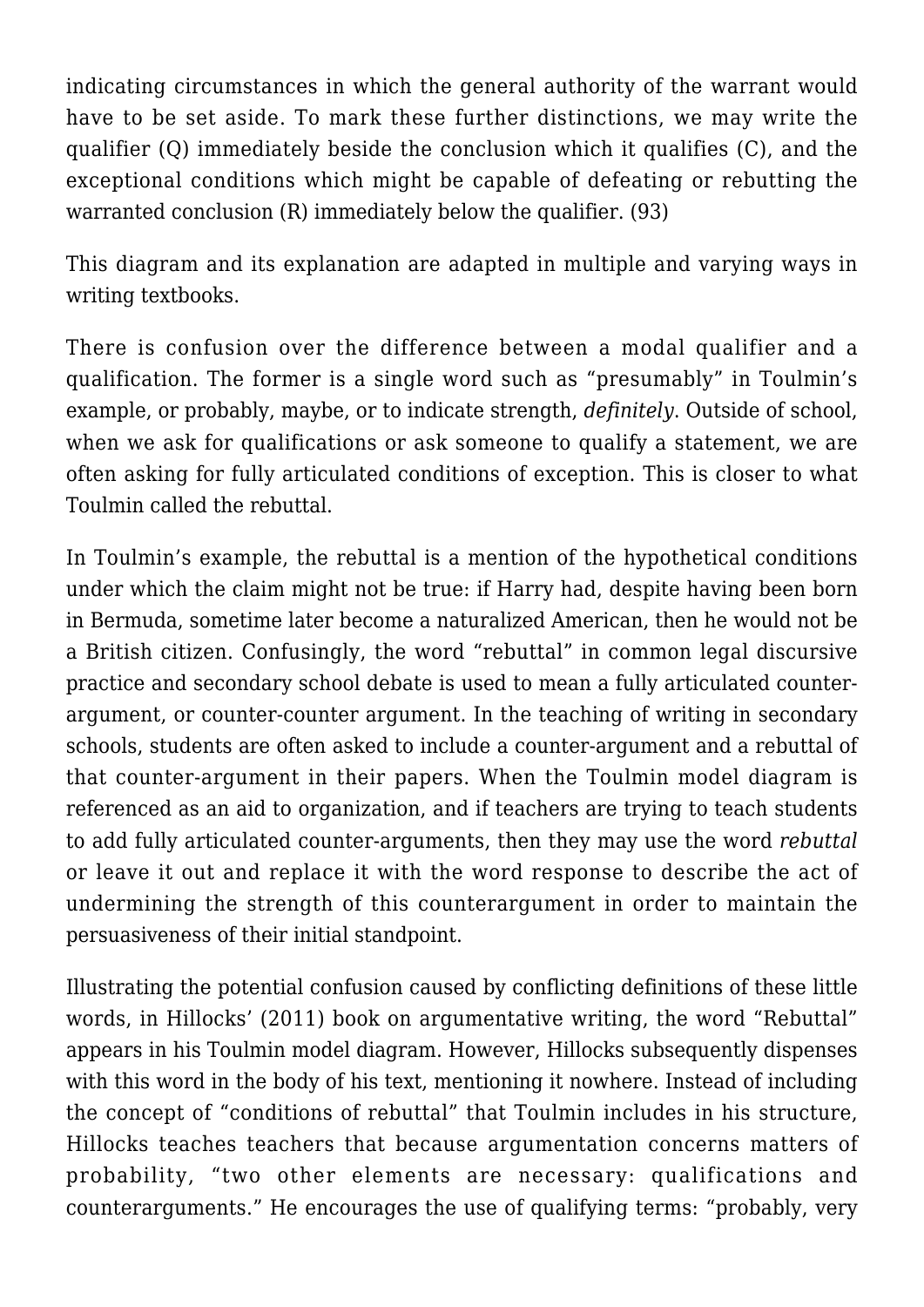likely, almost certainly, and so forth," staying close to Toulmin's text. But the use to which he puts counterarguments differs from Toulmin's rebutting conditions. Hillocks states, "The very idea that we are dealing with arguments of probability suggests that differing claims are likely to exist," and therefore, if hoping to make a persuasive argument, writers "would have to make a counterargument." Readers are left here without a clear explanation. Is the counterargument the summary of the standpoint and reasons of the imagined audience with whom the writer has a difference of opinion; or is it an argument whose standpoint is that the reasons or warrants of his antagonists are weak? Hillocks doesn't say, and this is not clarified for students. What is clear is a need for more thoroughgoing dialectic, as evidenced by the adaptation to the Toulmin model not only in the work of Hillocks (2011) but also Williams and Colomb (2001) and Smith, Wilhelm, and Frederickson (2012). All of these authors supplement the "rebutting conditions" in Toulmin's actual work with "counterargument" or "acknowledgment" and "response."

#### *6. The difficulty with warrants*

There is also significant confusion about how to help students learn to identify and to invent warrants, if the number of articles published in *English Journal* on the topic is any indication (Anderson and Hamel 1991; Warren 2010; Hillocks 2010). In Toulmin's model, the warrant links one's data to one's claim: "These may normally be written very briefly (in the form of 'If D, then C'); [or they can be expanded] 'Data such as D entitle one to draw conclusion, or make claims, such as C', or alternatively 'Given data D, one may take it that C.'" (Toulmin 91). Yet it is rare to find examples of warrants in this "if-then" form. In their article, "Teaching Argument as a Criteria-Driven Process," Anderson and Hamel exemplify this difficulty. Their own definitions of warrants and backing seem at odds with the example they give. Here are their definitions:

Warrant: So what? (What's the principle or rule being cited to connect the grounds to the claim?)

Backing: What's the ultimate principle, theory, or tradition underlying the warrant? (or, What makes you think so?)

And here are their examples; notice that the "if-then" statement is listed as backing rather than warrant:

So what? That isn't fair. I deserve a chance.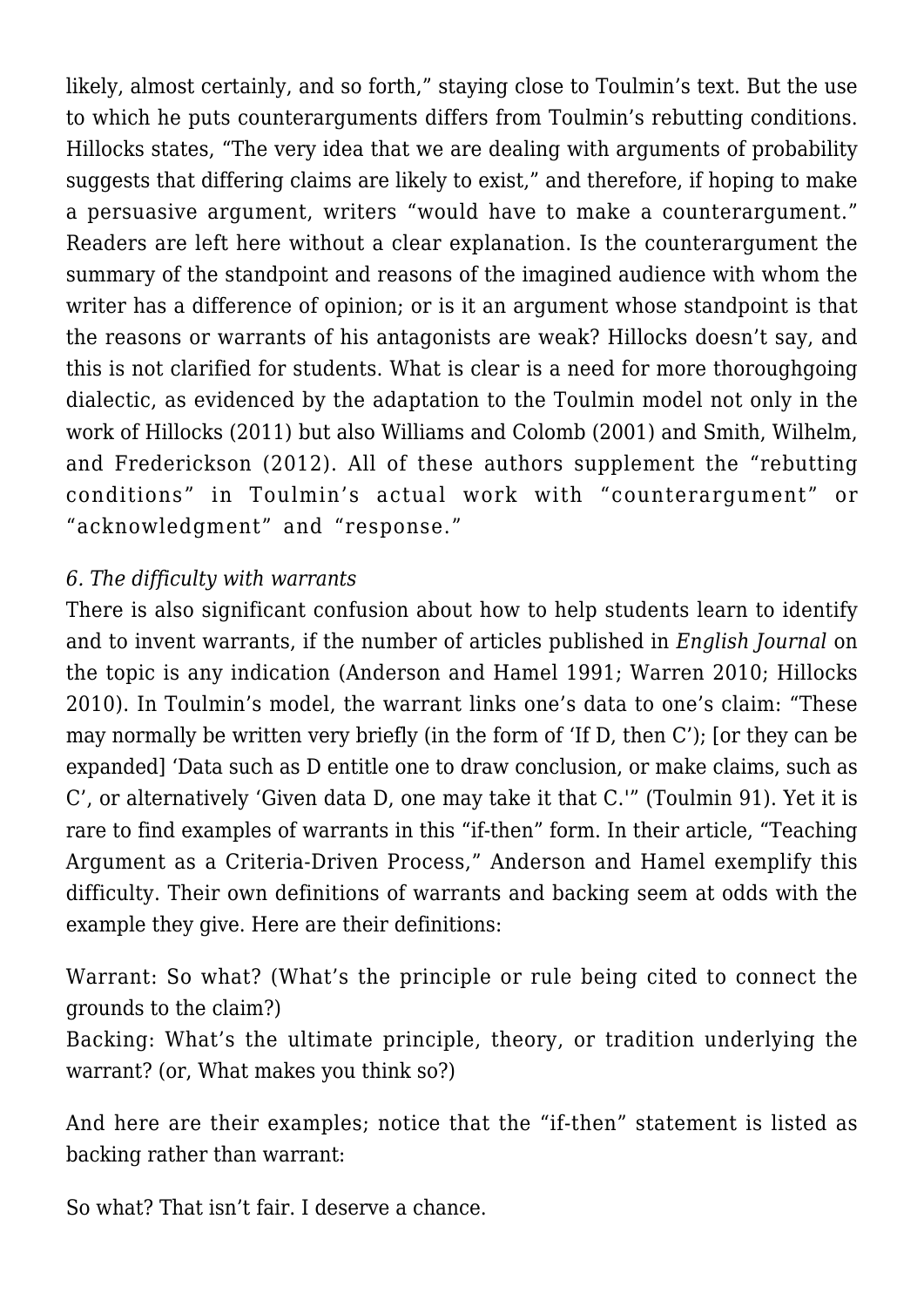What makes you think so? Fairness is an important principle for students to learn in sports. If students appear to be able to participate effectively, they should be given a chance to show their competence in a game. (44)

In my experience, possessing a declarative knowledge of the definitions of warrants and backing does not easily translate into a procedural ability to identify them in everyday usage. Nor does it help writers to decide when warrants and backing need to be stated explicitly and when they can be left to readers' implicit understanding.

## *7. Defensiveness training*

Fourth (and I think most importantly), I think we in the United States have a systemic problem that an overreliance on the Toulmin model is not helping us to fix. Teachers feel pressured to coach students to quickly defend and justify their opinions in order to succeed on timed writing tests like the ACT. More time seems to be devoted to teaching the process of justifying opinions (Toulmin's focus) than learning to develop nuanced positions through a process of critical deliberation. This troubles me because cognitive scientists tell us that humans have a natural tendency toward confirmation bias – toward noticing the data that supports beliefs. This is an adaptive strategy for our minds. Because our five senses can collect more information than we can process, we can only attend to the information that seems important. Unfortunately, this selection process tends to blind us to disconfirming evidence. Unless we are taught to slow down, to actively seek data that might support multiple viewpoints, humans tend not to. It is my hope that we develop more curricula that treats written argumentation as a means of critically assessing the strength of opposing viewpoints, that is, argumentative writing as a tool for coming to conclusions about which answer is the strongest one with regard to the questions that we ask.

## *8*. *Conferring effectively*

How can pragma-dialectics help teachers to supplement the lack of attention to deliberation in the Toulmin model? It can provide even more questions to ask of writers, critical questions to add to the ones offered by Toulmin to help foster the reasonableness and the strength of argumentation. Rather than simplistically equating argumentative writing and persuasive writing, pragma-dialectics offers a more nuanced definition. Argumentative texts are understood as turns of talk in a critical discussion (van Eemeren and Grootendorst 1984, 1992, 2004). Pragmadialectics understands the writer to be a participant in a critical discussion during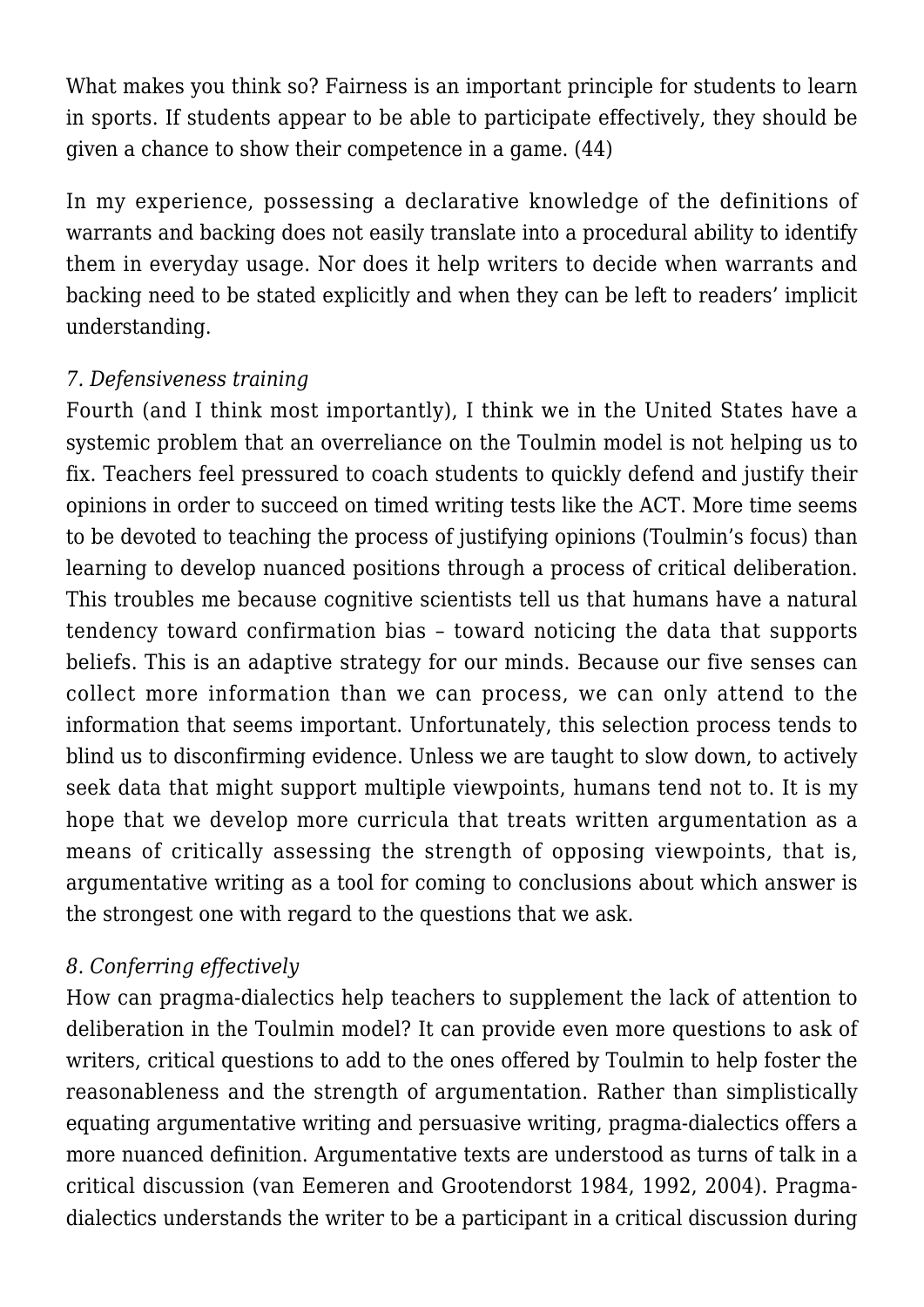which he or she tries to support a standpoint (claim) in the face of the reader's doubts or criticisms. While the aim of resolving a difference of opinion with one's audience and the aim of persuading one's audience are similar (because one way to resolve a difference of opinion is to effectively persuade one's audience to agree with your standpoint), they are not identical. Pragma-dialectics (as its name suggests) enriches argumentation by reference to the long tradition of dialectic, reminding students from the outset that their purpose is to evoke a dialogue, to try to live up to the ideal of a critical discussion – even if the text has a single author whose audience is addressed in the imagination as he or she composes.

In Toulmin's *The Uses of Argument,* he suggests that data is given to support a claim when an audience asks, "What have you got to go on?" (Smith, Wilhelm & Fredricksen translate this as "What makes you say so?") Arguers are prompted to articulate their warrant when asked, "How is that relevant?" ("So what?" ask Smith, Wilhelm & Fredricksen.) In addition to these questions, there are others that teachers can use to confer effectively.

At the most fundamental level, "How's it going?" is the most helpful step to begin a conversation with students about their work (Anderson 2000). Listening carefully to a student's answer, writing coaches can determine whether the student has a topic or not. By thinking through the stages of a critical discussion, writing coaches can help students to understand their role as interlocutors tasked with identifying and then working to resolve a difference of opinion. I suggest the following questions for use in writing conferences.

*If a student seems to be working on the confrontation stage:*

- What's the issue that you are writing about?
- Who is your audience for this paper? Is there an audience other than your teacher?
- Is there a difference of opinion about this issue?
- What are the different points of view with regard to this issue?
- Which point(s) of view seem(s) best to you?
- Who might doubt that opinion or disagree with that point of view?

*If the student seems to be working on the opening stage:*

• When it comes to this issue, what do the possible points of view have in common?

• What do you and your readers probably agree about when it comes to this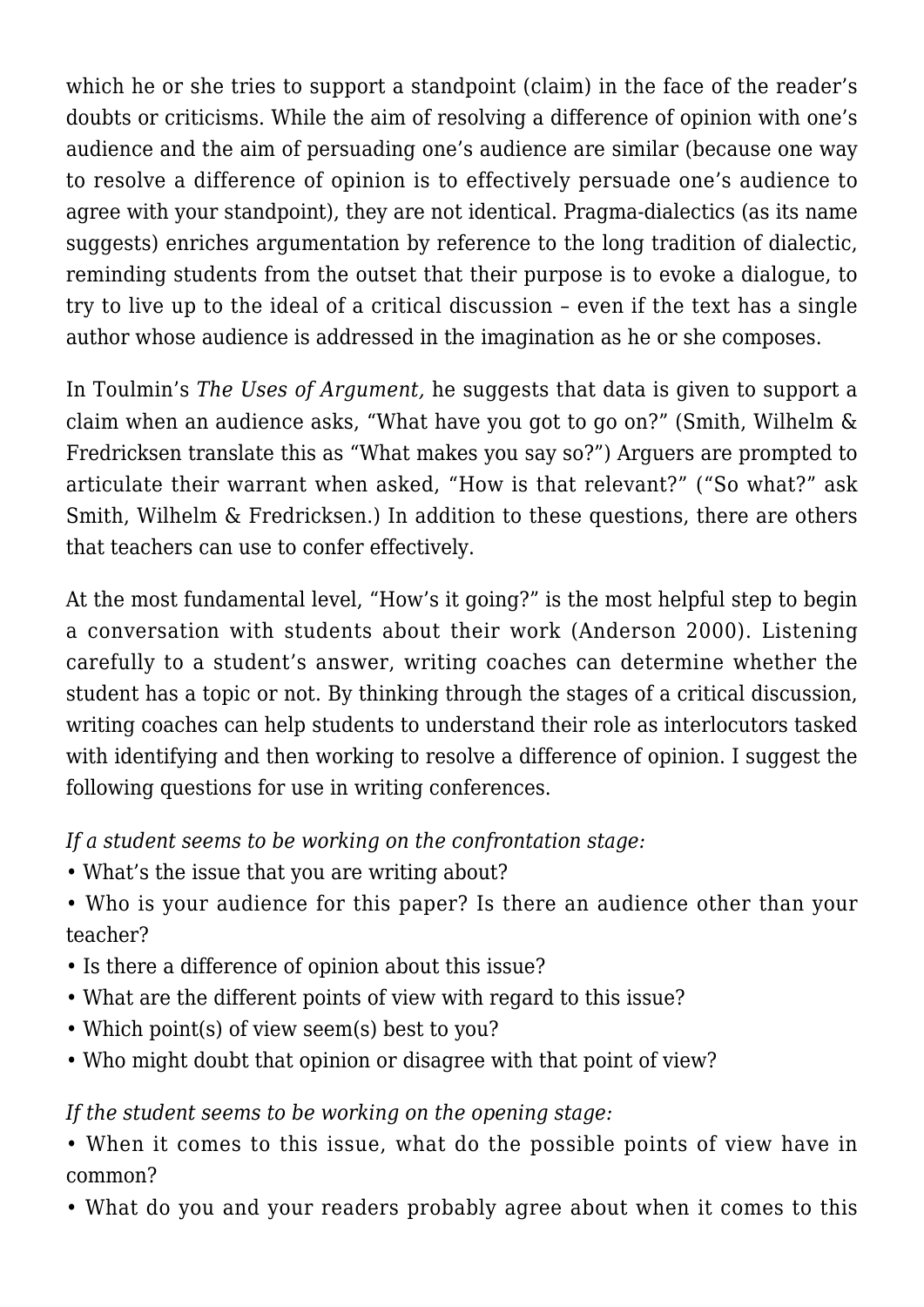issue?

• What are the constraints of your assignment? Does the assignment give clear instructions about length, genre, and definition of effective writing?**[i]**

*If the student seems to be working on the argumentation stage:*

- How is your text going to resolve a difference of opinion?
- What reasons can you imagine to support that point of view?

• Are you making a cause and effect argument, a symptomatic argument, or an argument by analogy?

• It sounds like you are making a cause & effect argument;

– will that effect indeed follow? Or could it be achieved more easily by way of another measure?

– is the effect of the cause really as good or as bad as you assert?

– are there any other good or bad side-effects that will follow?

- It sounds like you are making a symptomatic argument;
- is that quality also a symptom of anything else?
- do things like that have other typical characteristics as well?

• It sounds like you are making an argument by analogy;

– have you accurately described both of the situations or things you are comparing?

– have you clarified the resemblance between them?

– are there crucial differences between them? Are there perhaps other situations or things that better resemble the present case? (Adapted from van Eemeren & Grootendorst 1992: 101, 102)

*If the student seems to be working on the conclusion stage:*

- Which stance on this issue seems the strongest?
- Are the arguments for that standpoint completely persuasive to you?
- Do you have any doubts about them?
- Have you changed your mind about this issue through the process of writing this paper?

• Did you discover any differences of opinion about sub-issues while you worked on this paper?

• What do you think that readers should consider next in order to understand either the causes or the consequences of this difference of opinion?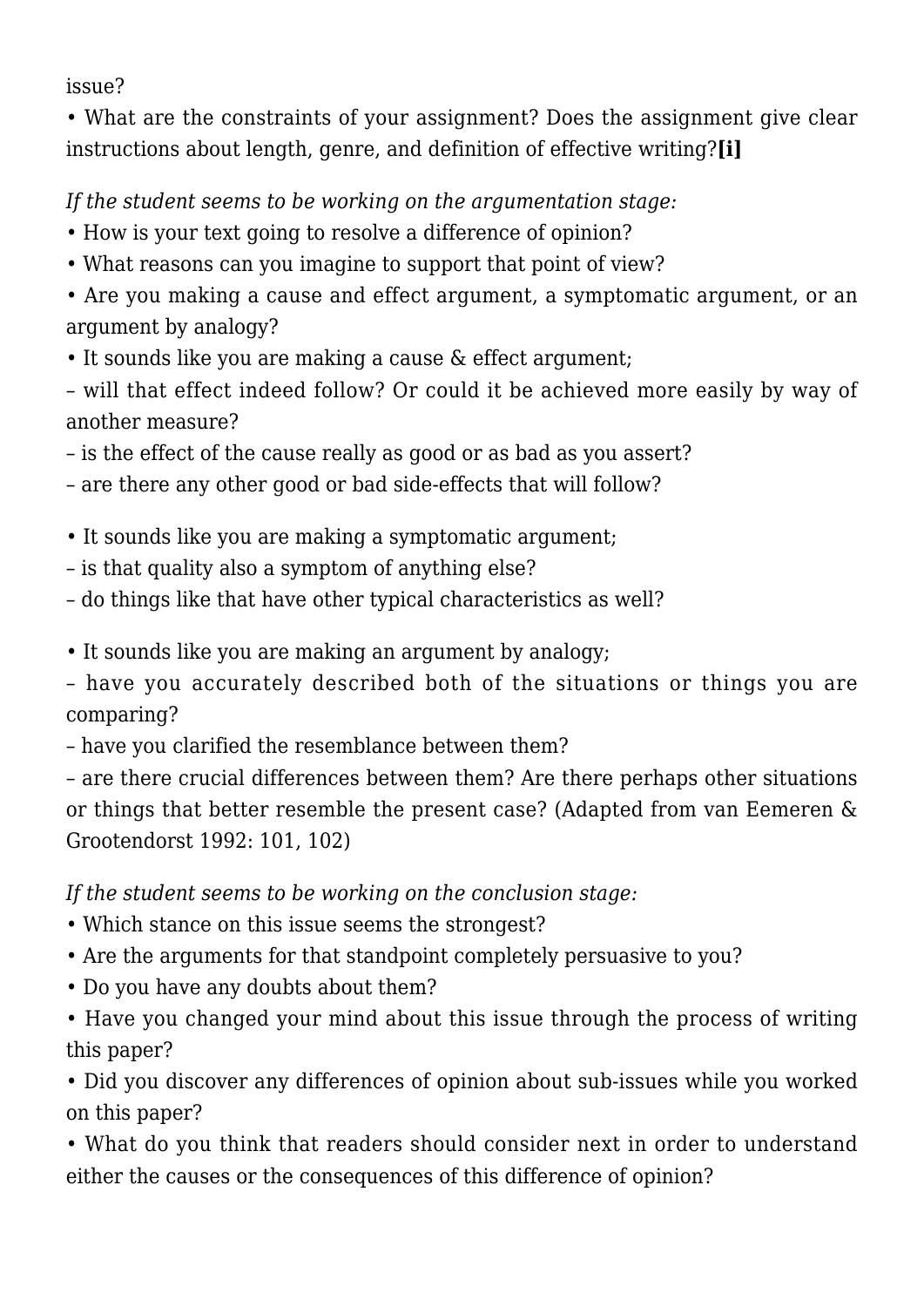## *9*. *Conclusion*

If teachers of writing were to strategically ask these questions while conferring with students, the latter would improve not only their persuasiveness (rhetoric). but also their reasonableness (dialectic). Teachers and tutors can help students not only to support points of view, but also to determine those points of view though critical thinking. Eventually, the questions that teachers ask may become the questions that students ask themselves. Conferring with pragma-dialectic critical questions in mind can help students to learn which questions to ask themselves during the invention stage of the writing process to evaluate which claim should be their main claim, which solution, among all of the possible solutions, should be the one that they advocate.

#### *Acknowledgements:*

I am indebted to all of the members of the Argumentation and Rhetoric research program at the University of Amsterdam. Thank you for welcoming me so warmly for a year-long research sabbatical, during which I studied pragma-dialectics. Special thanks go to Bart Garssen and José Plug for agreeing to let me be a visiting scholar, to Annemiek Hoffer for managing the details, to all who presented during Friday research colloquia, to Frans van Eemeren for long lunch conversations, and to Ingeborg van der Geest for sharing her desk and her friendship.

#### **NOTE**

**i.** Graded written work within the education domain almost always has both a primary and a secondary rhetorical context, even if the teacher is the only audience. The teacher or some other audience may be the interlocutor in a critical dialogue about the issue, but always in the background is the primary context of schooling—the issue of a student's satisfactory progress toward learning goals. In effect, every graded assignment asks a student: Are you capable of effectively accomplishing this composing task? Every assignment handed in asserts the claim: Yes, I am capable of effectively accomplishing this composing task. The extent to which the composition is effective argumentation to the secondary rhetorical situation is implicit argumentation in support of the claim to the student's intellectual capabilities.

#### *References*

Anderson, E. M., & Hamel, F. L. (1991). Teaching argument as a criteria-driven process. *English Journal*, 80(7), 43-49.